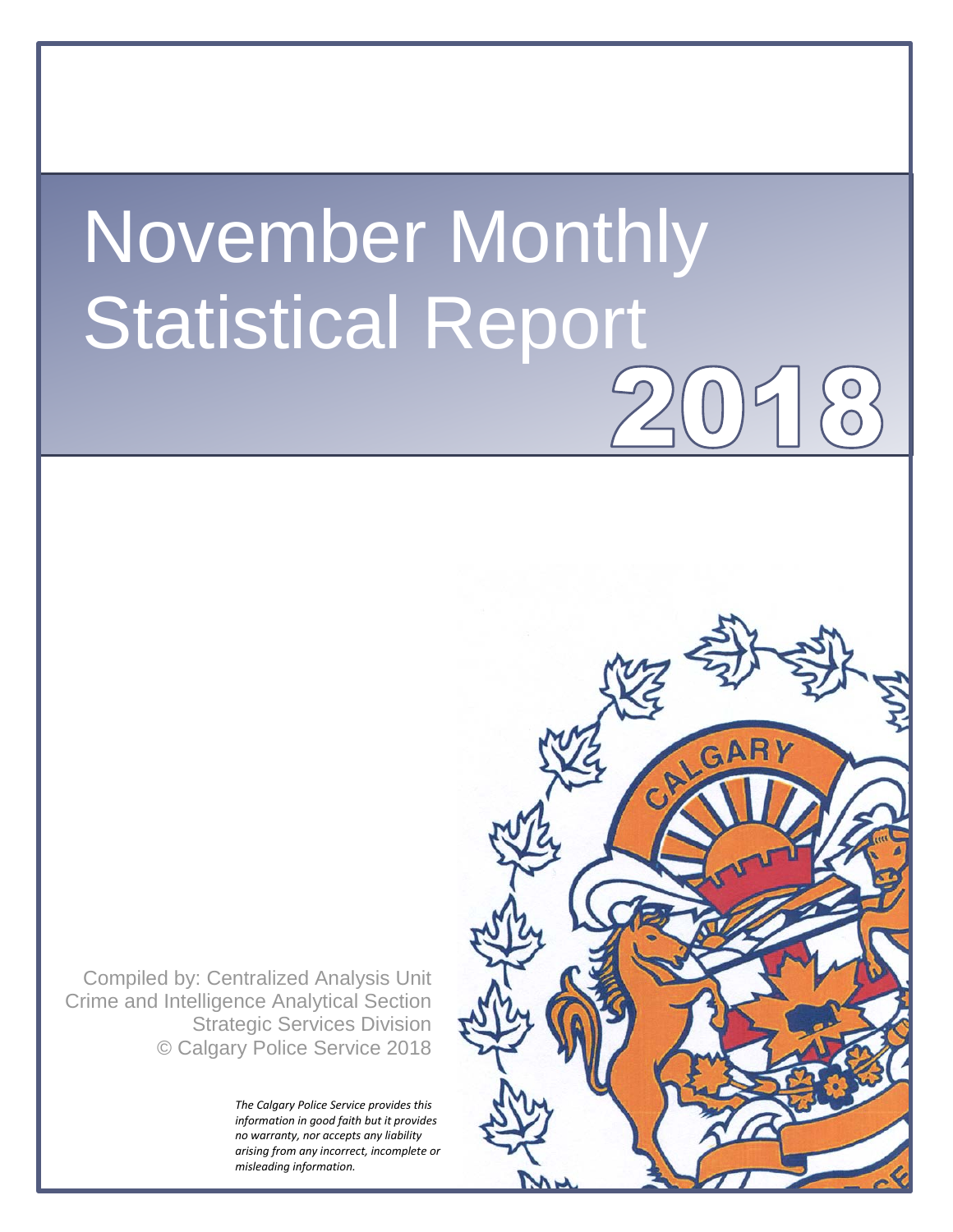## **TABLE OF CONTENTS**

**Page**

| Calgary Crime Statistics - General Categories               |   |  |  |  |  |  |
|-------------------------------------------------------------|---|--|--|--|--|--|
| <b>Person Crimes</b>                                        |   |  |  |  |  |  |
| <b>Property Crimes</b>                                      | 2 |  |  |  |  |  |
| <b>Other Criminal Code/Selected Other/Drug Offences</b>     | 3 |  |  |  |  |  |
| <b>Calgary Traffic Collisions (not currently available)</b> |   |  |  |  |  |  |
| <b>Disorder</b>                                             |   |  |  |  |  |  |
| Calgary Crime Statistics - Detailed Breakdown               | 6 |  |  |  |  |  |

### **REPORT NOTES**

Most of the statistical data in this report is derived from the Calgary Police Service records management system (SENTRY) and compiled by the Centralized Analysis Unit. Disorder data is derived from the Computer aided Dispatch (CAD) system.

Reporting is based on the most serious offence in the incident. Please note that offences are assigned to the month in which the offence was reported, which is not necessarily the month the offence occurred. The reported date is the first point in time at which the police were notified of the offence and reporting lag may vary due to circumstances (these are typically property crimes where the victim did not report the offence until a later date, or was unaware of the loss until a later date, or latereported sexual assaults). Also note that "attempted" offences are included in these totals. Person crime offences, excluding robbery, are counted by the number of victims, using the most serious offence against the victim. Robbery, and all other crimes at the incident level, is counted using the most serious offence in the incident. Of note, cases are often cleared months and sometimes years later. Consequently, clearance rates for previous years may appear to be much higher than those of the present year. Cases "cleared by charge" and those "cleared otherwise" are included in these clearance rate totals.

For a more detailed explanation of the offence counting procedure, please contact the Centralized Analysis Unit.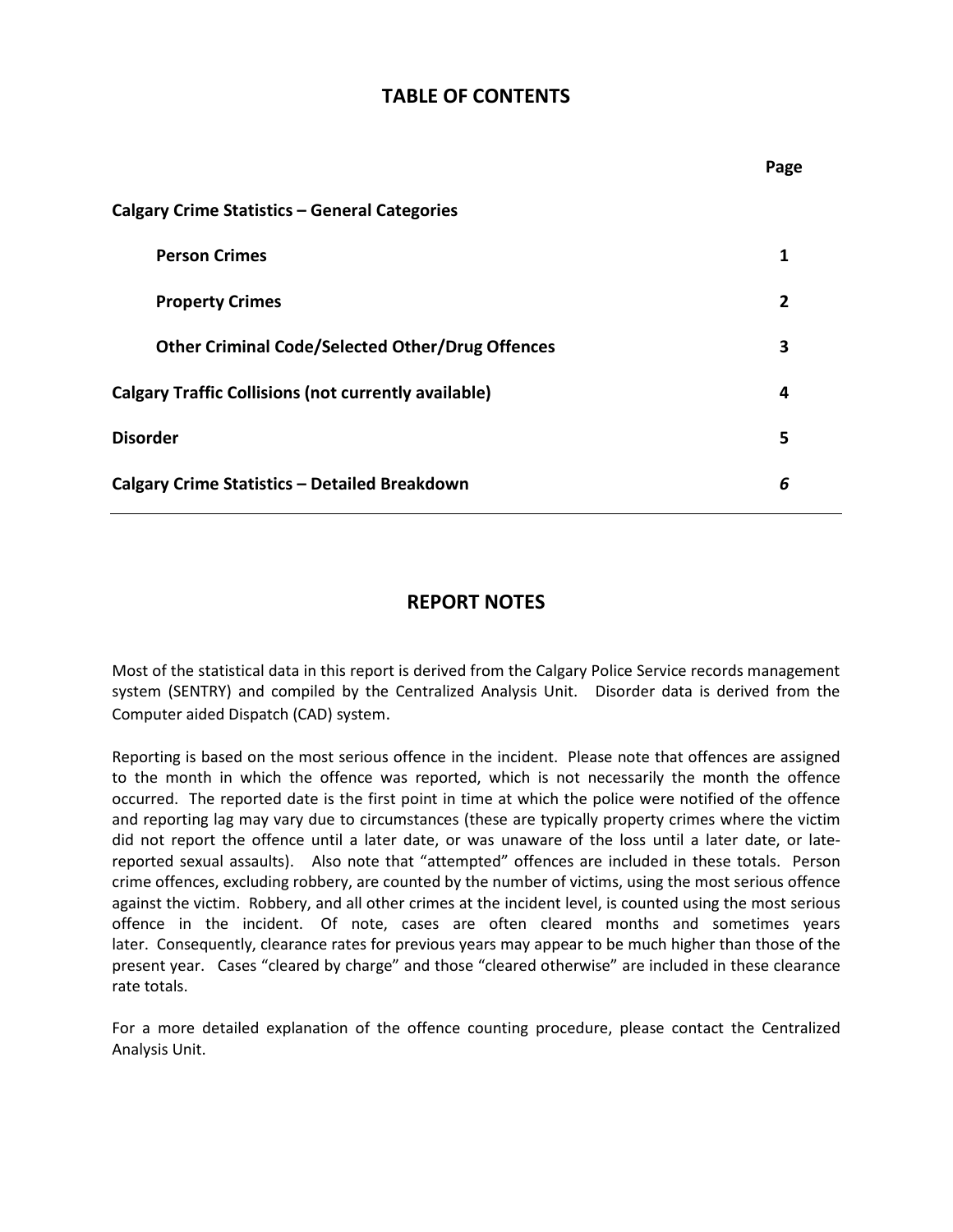# **Calgary Person Crime Statistics**

#### **November 2018**

|                                     |      | <b>Current Month</b><br><b>Year to Date</b> |                 |       |             |                          |           |
|-------------------------------------|------|---------------------------------------------|-----------------|-------|-------------|--------------------------|-----------|
|                                     |      | <b>Number of Victims</b>                    |                 |       |             | <b>Number of Victims</b> |           |
|                                     |      |                                             | % Change        |       |             | % Change                 | % Cleared |
|                                     | 2017 | 2018                                        | $(2017 - 2018)$ | 2017  | 2018        | $(2017 - 2018)$          | 2018      |
| <b>PERSON CRIMES</b>                |      |                                             |                 |       |             |                          |           |
| Homicide <sup>1</sup>               | 5    | 1                                           | $-80.0%$        | 29    | 15          | $-48.3%$                 | 73.3%     |
| <b>Other Offences Causing Death</b> | 0    | 0                                           | 0.0%            | 3     | $\mathbf 0$ | $-100.0%$                |           |
| <b>Attempted Homicide</b>           | 0    | 3                                           | n/a             | 14    | 15          | 7.1%                     | 53.3%     |
| <b>Sex Offences</b>                 | 105  | 95                                          | $-9.5%$         | 1066  | 1180        | 10.7%                    | 24.3%     |
| Robbery <sup>2</sup>                |      |                                             |                 |       |             |                          |           |
| Financial                           | 13   | 1                                           | $-92.3%$        | 46    | 34          | $-26.1%$                 | 44.1%     |
| Commercial                          | 45   | 32                                          | $-28.9%$        | 282   | 286         | 1.4%                     | 35.0%     |
| Home Invasion                       | 7    | 4                                           | $-42.9%$        | 72    | 55          | $-23.6%$                 | 20.0%     |
| Person                              | 39   | 67                                          | 71.8%           | 479   | 605         | 26.3%                    | 23.1%     |
| Robbery of Firearm                  | 0    | 0                                           | 0.0%            | 0     | 1           | n/a                      |           |
| <b>Total Robbery</b>                | 104  | 104                                         | 0.0%            | 879   | 981         | 11.6%                    | 27.1%     |
| <b>Assault</b>                      |      |                                             |                 |       |             |                          |           |
| Level 3 - Aggravated                | 5    | 1                                           | $-80.0\%$       | 86    | 63          | $-26.7%$                 | 84.1%     |
| Level 2 - Weapon/Bodily Harm        | 178  | 199                                         | 11.8%           | 2073  | 2356        | 13.7%                    | 49.4%     |
| Level 1 - Common Assault            | 401  | 432                                         | 7.7%            | 4729  | 5406        | 14.3%                    | 43.3%     |
| <b>Assault Police Officer</b>       | 14   | 27                                          | 92.9%           | 240   | 302         | 25.8%                    | 24.1%     |
| Discharge Firearm with Intent       | 0    | 1                                           | n/a             | 15    | 19          | 26.7%                    | 47.4%     |
| <b>Other Assaults</b>               | 4    | 5                                           | 25.0%           | 58    | 74          | 27.6%                    | 45.9%     |
| <b>Total Assault</b>                | 602  | 665                                         | 10.5%           | 7201  | 8220        | 14.2%                    | 47.3%     |
| <b>Miscellaneous Person Crime</b>   | 148  | 139                                         | $-6.1%$         | 1520  | 1644        | 8.2%                     | 37.2%     |
| <b>TOTAL PERSON CRIMES</b>          | 964  | 1007                                        | 4.5%            | 10712 | 12055       | 12.5%                    | 42.1%     |



 $^1$ Due to the dynamic nature of homicide investigations these numbers may have been updated manually to reflect the current homicide count. Due to manual updating, it's possible that 1 or more homicides may be reflected in the assault category. Homicide counts are provided by the homicide unit. <sup>2</sup>Robbery is counted at the incident level, rather than at the victim level in accordance with Uniform Crime Reporting counting standards. <sup>3</sup>The range of average is calculated as 1 standard deviation above and 1 below the calculated average for the previous five year period.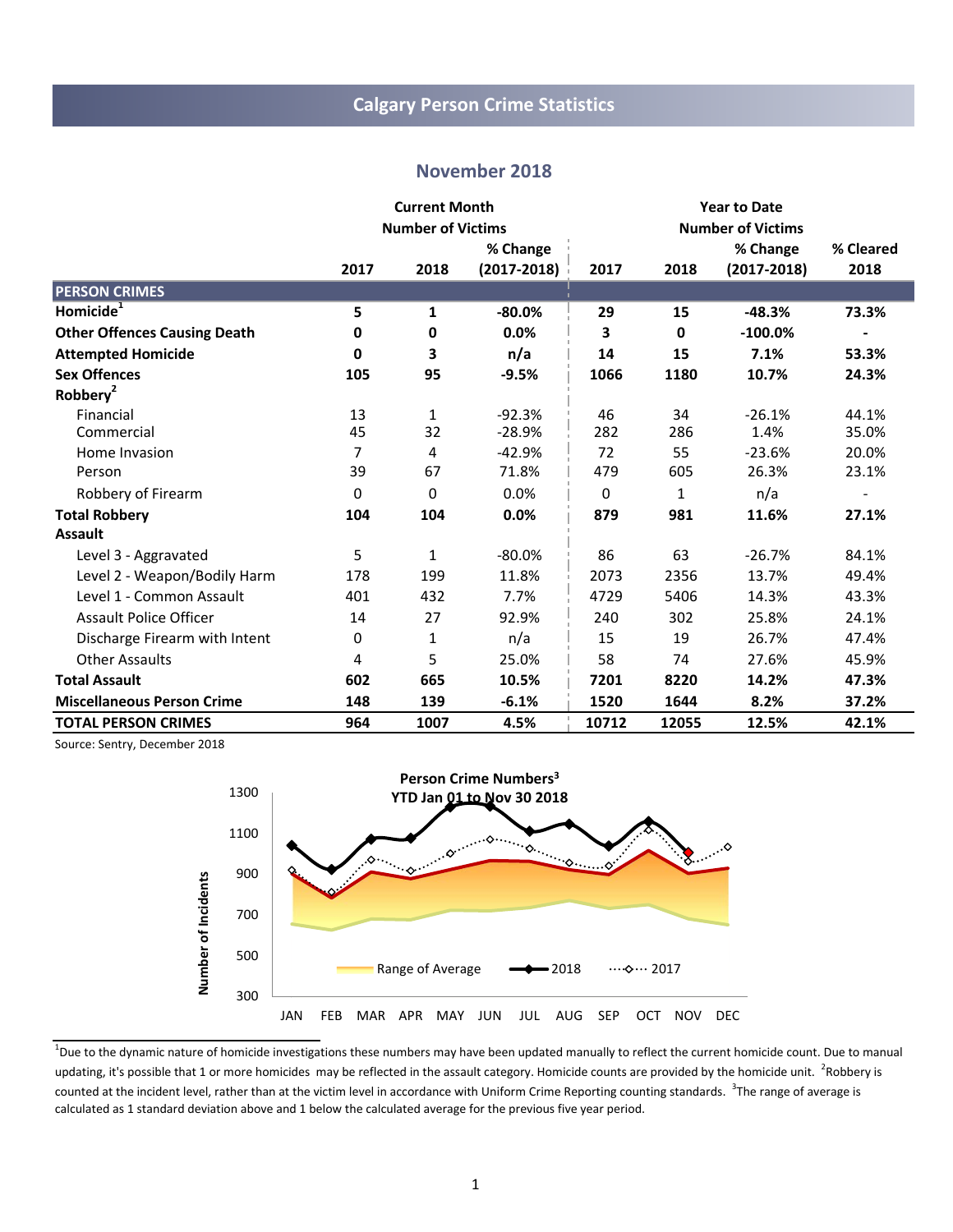# **Calgary Property Crime Statistics**

#### **November 2018**

|                                      |      | <b>Current Month</b><br><b>Number of Incidents</b> |                             |       |       |                             |                   |
|--------------------------------------|------|----------------------------------------------------|-----------------------------|-------|-------|-----------------------------|-------------------|
|                                      | 2017 | 2018                                               | % Change<br>$(2017 - 2018)$ | 2017  | 2018  | % Change<br>$(2017 - 2018)$ | % Cleared<br>2018 |
| <b>PROPERTY CRIMES</b>               |      |                                                    |                             |       |       |                             |                   |
| <b>Break and Enter</b>               |      |                                                    |                             |       |       |                             |                   |
| <b>Dwelling</b>                      | 189  | 175                                                | $-7.4%$                     | 2198  | 2426  | 10.4%                       | 7.2%              |
| Commercial                           | 501  | 368                                                | $-26.5%$                    | 4199  | 4574  | 8.9%                        | 8.2%              |
| Other B&E                            | 236  | 155                                                | $-34.3%$                    | 1807  | 1913  | 5.9%                        | 3.5%              |
| Unlawfully in Residence              | 3    | 9                                                  | 200.0%                      | 48    | 59    | 22.9%                       | 69.5%             |
| <b>B&amp;E Firearms</b>              | 5    | 4                                                  | $-20.0\%$                   | 46    | 37    | $-19.6%$                    | 5.4%              |
| <b>Total Break and Enter</b>         | 934  | 711                                                | -23.9%                      | 8298  | 9009  | 8.6%                        | 7.3%              |
| <b>Theft</b>                         | 2414 | 2346                                               | $-2.8%$                     | 26900 | 27533 | 2.4%                        | 14.2%             |
| <b>Vehicle Theft (incl attempts)</b> | 652  | 522                                                | $-19.9\%$                   | 6246  | 6364  | 1.9%                        | 4.9%              |
| Fraud                                | 466  | 442                                                | $-5.2%$                     | 4713  | 5064  | 7.4%                        | 19.3%             |
| <b>Other Property Crimes</b>         | 364  | 414                                                | 13.7%                       | 4494  | 4701  | 4.6%                        | 12.3%             |
| <b>TOTAL PROPERTY CRIMES</b>         | 4830 | 4435                                               | $-8.2%$                     | 50651 | 52671 | 4.0%                        | 12.3%             |



 $^1$ The range of average is calculated as 1 standard deviation above and 1 below the calculated average for the previous five year period.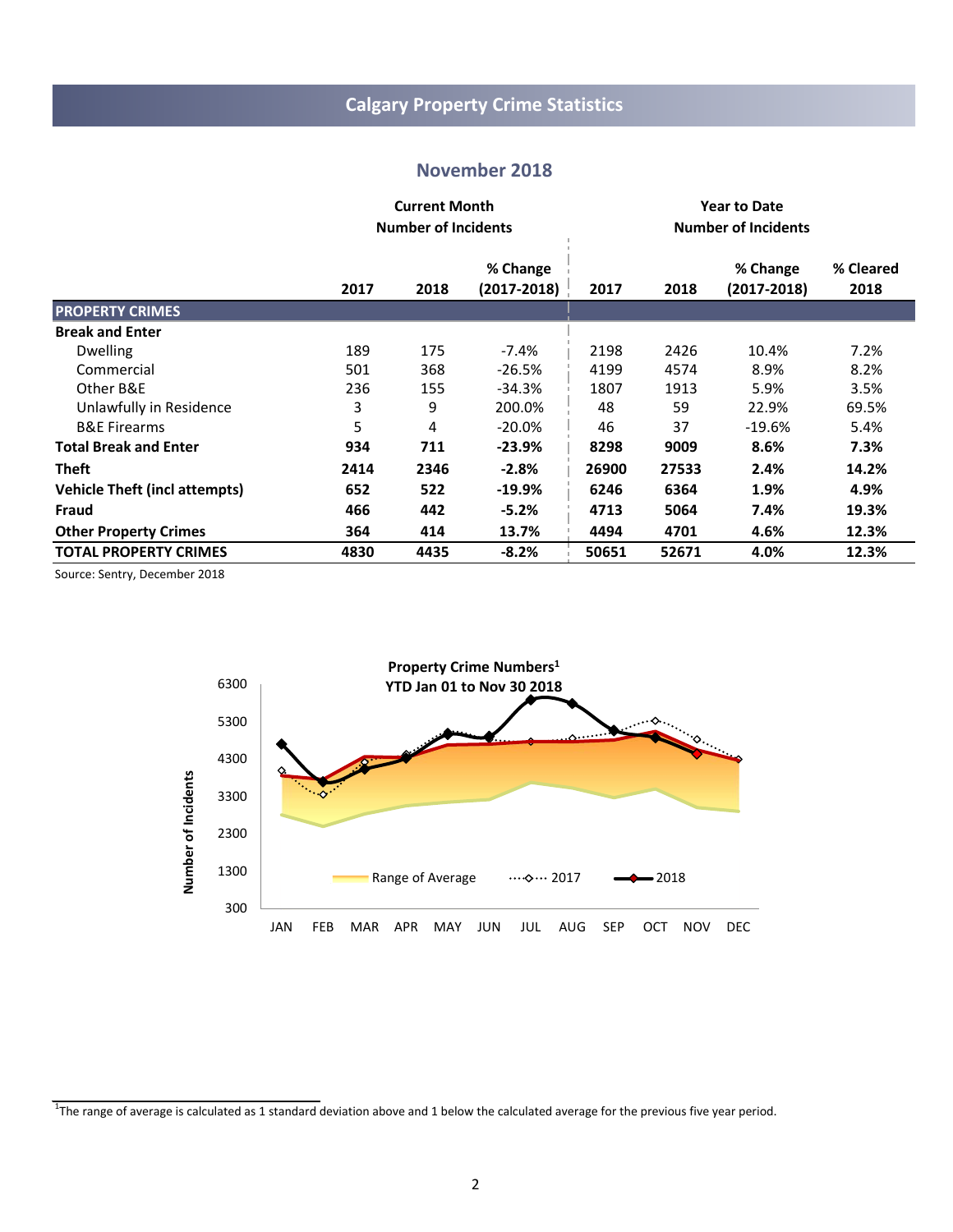# **Calgary Other Crime Statistics**

#### **November 2018**

|                                    |      | <b>Current Month</b>       |                 |       | <b>Year to Date</b><br><b>Number of Incidents</b> |                 |           |  |
|------------------------------------|------|----------------------------|-----------------|-------|---------------------------------------------------|-----------------|-----------|--|
|                                    |      | <b>Number of Incidents</b> |                 |       |                                                   |                 |           |  |
|                                    |      |                            | % Change        |       |                                                   | % Change        | % Cleared |  |
|                                    | 2017 | 2018                       | $(2017 - 2018)$ | 2017  | 2018                                              | $(2017 - 2018)$ | 2018      |  |
| <b>OTHER CRIMINAL CODE</b>         |      |                            |                 |       |                                                   |                 |           |  |
| <b>Vice</b>                        | 1    | 0                          | $-100.0\%$      | 4     | 31                                                | 675.0%          | 87.1%     |  |
| <b>Gaming</b>                      | 0    | 0                          | 0.0%            | 0     | 0                                                 | 0.0%            |           |  |
| <b>Weapon Related</b>              | 27   | 33                         | 22.2%           | 313   | 380                                               | 21.4%           | 90.0%     |  |
| <b>Miscellaneous</b>               | 697  | 301                        | $-56.8%$        | 6158  | 7039                                              | 14.3%           | 90.1%     |  |
| <b>TOTAL OTHER CRIMINAL CODE</b>   | 725  | 334                        | -53.9%          | 6475  | 7450                                              | 15.1%           | 90.1%     |  |
| <b>SELECTED OTHER</b>              |      |                            |                 |       |                                                   |                 |           |  |
| <b>Criminal Code Traffic</b>       | 136  | 103                        | $-24.3%$        | 1423  | 1370                                              | $-3.7%$         | 94.3%     |  |
| <b>Drugs</b>                       | 101  | 67                         | $-33.7%$        | 1090  | 1146                                              | 5.1%            | 92.2%     |  |
| <b>Selected Non-Criminal</b>       |      |                            |                 |       |                                                   |                 |           |  |
| Missing Person <sup>1</sup>        | 329  | 330                        | 0.3%            | 3501  | 3497                                              | $-0.1%$         | N/A       |  |
| Domestic Information               | 1098 | 1039                       | -5.4%           | 11259 | 12356                                             | 9.7%            | N/A       |  |
| Domestic Standby                   | 92   | 74                         | $-19.6%$        | 888   | 915                                               | 3.0%            | N/A       |  |
| <b>Total Selected Non-Criminal</b> | 1519 | 1443                       | -5.0%           | 15648 | 16768                                             | 7.2%            | N/A       |  |

## **Number of Drug Incidents, Year-to-Date2**

|                              | 2013 | 2014 | 2015 | 2016 | 2017 | 2018 | <b>Trend</b> |
|------------------------------|------|------|------|------|------|------|--------------|
| Demand                       | 799  | 826  | 665  | 710  | 774  | 819  |              |
| Supply                       | 537  | 559  | 412  | 418  | 316  | 327  |              |
| <b>Total</b>                 | 1336 | 1385 | 1077 | 1128 | 1090 | 1146 |              |
| <b>Drug Type</b>             |      |      |      |      |      |      |              |
| Cannabis                     | 758  | 698  | 405  | 336  | 304  | 246  |              |
| Cocaine/Crack                | 446  | 465  | 326  | 300  | 232  | 213  |              |
| Heroin                       | 29   | 44   | 63   | 93   | 108  | 102  |              |
| Methamphetamine/Crystal Meth | 47   | 101  | 167  | 253  | 280  | 412  |              |
| Opiates                      | 22   | 30   | 52   | 83   | 42   | 74   |              |
| All Other Drugs              | 34   | 47   | 64   | 63   | 124  | 99   |              |
| <b>Total</b>                 | 1336 | 1385 | 1077 | 1128 | 1090 | 1146 |              |

<sup>&</sup>lt;sup>1</sup>This represents the number of persons reported missing, not the number of outstanding missing persons. Roughly 99% of persons reported missing to Calgary Police Service are located.

<sup>&</sup>lt;sup>2</sup>'Demand' is a roll-up of all possession drug incidents where the drug offence represented the most serious offence on the incident; 'Supply' includes possession for the purpose of trafficking, trafficking, importation/exportation and cultivation.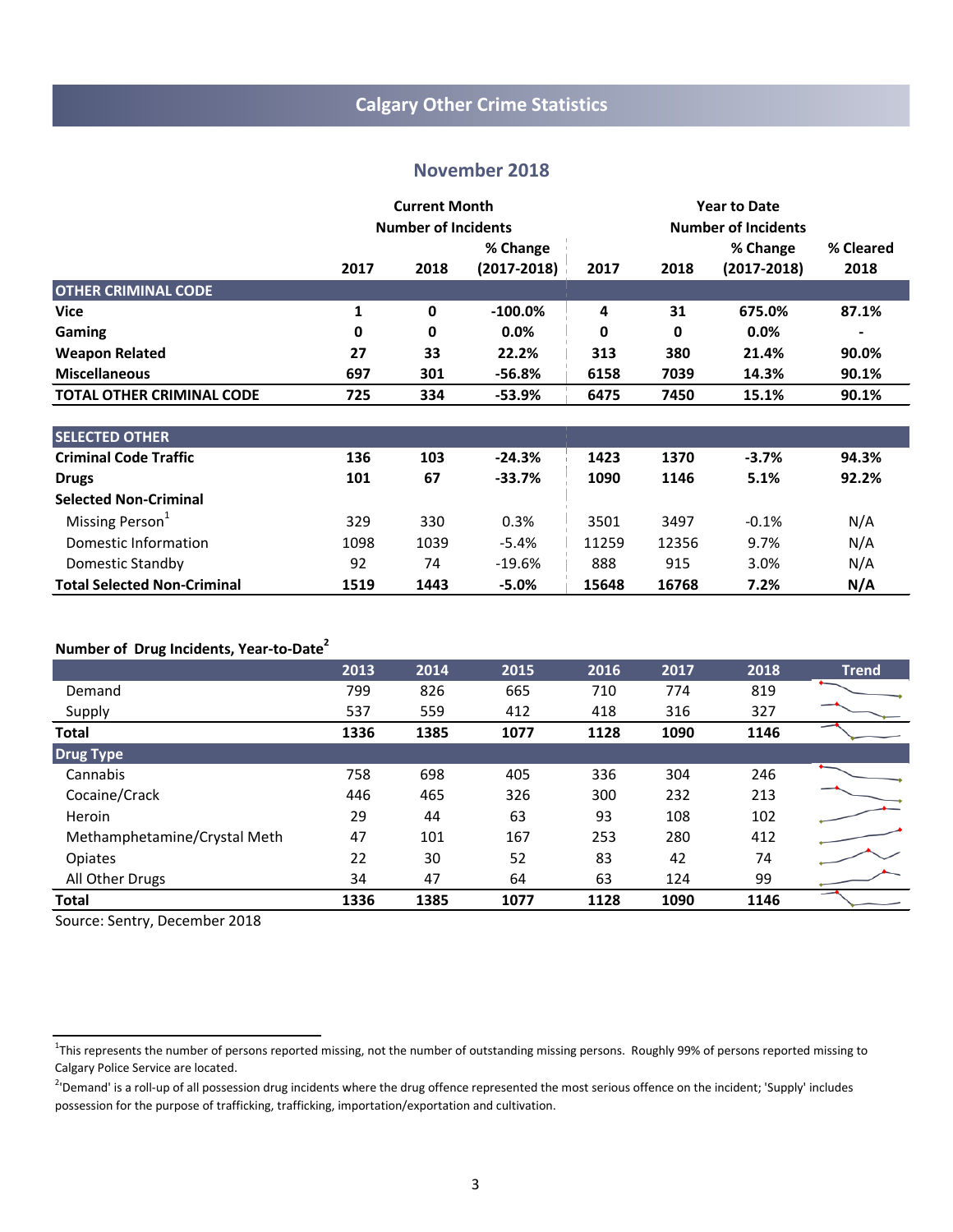#### **November 2018**

|                                |      |      | <b>Current Month</b>        |                             | <b>Year to Date</b> |       |                             |                             |
|--------------------------------|------|------|-----------------------------|-----------------------------|---------------------|-------|-----------------------------|-----------------------------|
|                                |      |      | <b>Number of Events</b>     |                             |                     |       | <b>Number of Events</b>     |                             |
|                                | 2017 | 2018 | N Change<br>$(2017 - 2018)$ | % Change<br>$(2017 - 2018)$ | 2017                | 2018  | N Change<br>$(2017 - 2018)$ | % Change<br>$(2017 - 2018)$ |
| <b>SOCIAL DISORDER</b>         |      |      |                             |                             |                     |       |                             |                             |
| <b>Social Disorder</b>         |      |      |                             |                             |                     |       |                             |                             |
| Disturbance                    | 927  | 866  | $-61$                       | $-6.6%$                     | 11358               | 10878 | $-480$                      | $-4.2%$                     |
| <b>Drugs</b>                   | 169  | 156  | $-13$                       | $-7.7%$                     | 2327                | 2390  | 63                          | 2.7%                        |
| <b>Indecent Act</b>            | 30   | 36   | 6                           | 20.0%                       | 568                 | 566   | $-2$                        | $-0.4%$                     |
| <b>Intoxicated Persons</b>     | 201  | 167  | $-34$                       | $-16.9%$                    | 3014                | 2622  | $-392$                      | $-13.0%$                    |
| <b>Landlord Tenant</b>         | 218  | 222  | 4                           | 1.8%                        | 2658                | 2664  | 6                           | 0.2%                        |
| <b>Mental Health Concern</b>   | 320  | 319  | $-1$                        | $-0.3%$                     | 3611                | 3768  | 157                         | 4.3%                        |
| Neighbour Dispute              | 132  | 164  | 32                          | 24.2%                       | 2156                | 2348  | 192                         | 8.9%                        |
| Noise Complaint                | 252  | 254  | $\overline{2}$              | 0.8%                        | 3945                | 3817  | $-128$                      | $-3.2%$                     |
| Party Complaint                | 73   | 62   | $-11$                       | $-15.1%$                    | 1615                | 1479  | $-136$                      | $-8.4%$                     |
| Possible Gunshots              | 49   | 53   | 4                           | 8.2%                        | 655                 | 737   | 82                          | 12.5%                       |
| Prostitution                   | 11   | 7    | $-4$                        | $-36.4%$                    | 113                 | 72    | $-41$                       | $-36.3%$                    |
| Speeder                        | 24   | 16   | -8                          | $-33.3%$                    | 697                 | 479   | $-218$                      | $-31.3%$                    |
| <b>Suspicious Person</b>       | 1687 | 1746 | 59                          | 3.5%                        | 23067               | 21957 | $-1110$                     | $-4.8%$                     |
| <b>Suspicious Vehicle</b>      | 871  | 780  | $-91$                       | $-10.4%$                    | 10702               | 10167 | $-535$                      | $-5.0%$                     |
| Threats                        | 145  | 122  | $-23$                       | $-15.9%$                    | 1811                | 1510  | $-301$                      | $-16.6%$                    |
| <b>Unwanted Guest</b>          | 1689 | 1672 | $-17$                       | $-1.0%$                     | 15754               | 17545 | 1791                        | 11.4%                       |
| <b>TOTAL SOCIAL DISORDER</b>   | 6798 | 6642 | $-156$                      | $-2.3%$                     | 84051               | 82999 | $-1052$                     | $-1.3%$                     |
| <b>Physical Disorder</b>       |      |      |                             |                             |                     |       |                             |                             |
| <b>Abandoned Auto</b>          | 48   | 33   | $-15$                       | $-31.3%$                    | 391                 | 583   | 192                         | 49.1%                       |
| Fire                           | 93   | 127  | 34                          | 36.6%                       | 1411                | 1400  | $-11$                       | $-0.8%$                     |
| Property Damage <sup>+</sup>   | 349  | 383  | 34                          | 9.7%                        | 4070                | 4349  | 279                         | 6.9%                        |
| <b>TOTAL PHYSICAL DISORDER</b> | 490  | 543  | 53                          | 10.8%                       | 5872                | 6332  | 460                         | 7.8%                        |
| <b>TOTAL DISORDER</b>          | 7288 | 7185 | $-103$                      | $-1.4%$                     | 89923               | 89331 | $-592$                      | $-0.7%$                     |



Dispatched, advised and callback calls are included.

<sup>1</sup> The majority of Property Damage calls result in *Criminal Code* reports, which are counted under 'Other Property Crimes'.

 $^2$ The range of average is calculated as 1 standard deviation above and 1 below the calculated average for the previous five year period.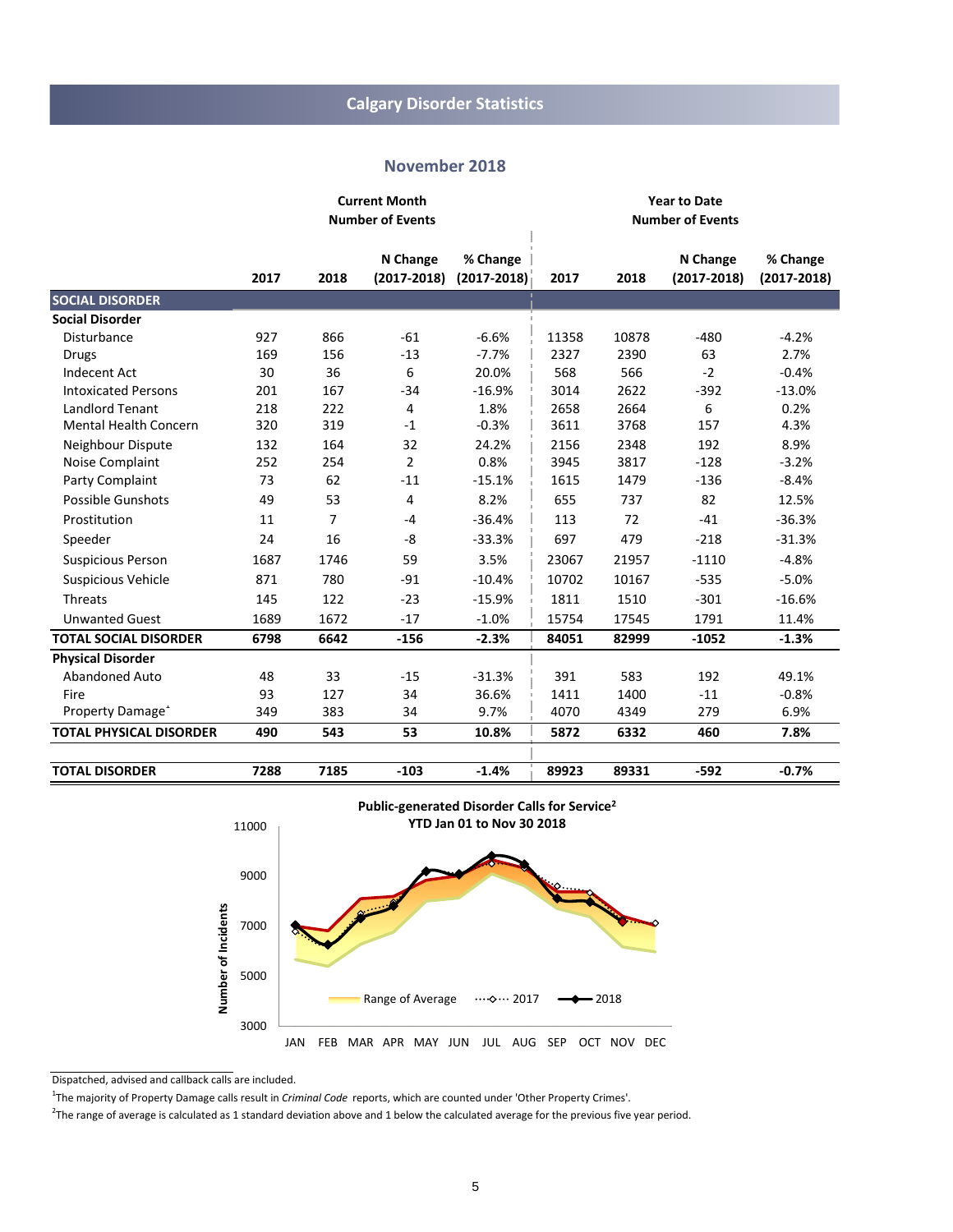|                                                                   |                          |                | <b>Calgary Crime Statistics</b> |                          |                     |                |                           |                            |                          |  |
|-------------------------------------------------------------------|--------------------------|----------------|---------------------------------|--------------------------|---------------------|----------------|---------------------------|----------------------------|--------------------------|--|
|                                                                   |                          |                | November 2018                   |                          |                     |                |                           |                            |                          |  |
|                                                                   | <b>Current Month</b>     |                |                                 |                          | <b>Year to Date</b> |                |                           | <b>Accumulated to Date</b> |                          |  |
| <b>PERSON CRIMES</b>                                              | <b>Number of Victims</b> |                |                                 | <b>Number of Victims</b> |                     |                | <b>Percentage Cleared</b> |                            |                          |  |
|                                                                   | 2016                     | 2017           | 2018                            | 2016                     | 2017                | 2018           | 2016                      | 2017                       | 2018                     |  |
| Homicide <sup>1</sup>                                             |                          |                |                                 |                          |                     |                |                           |                            |                          |  |
| 1st Degree                                                        | 1                        | 2              | 0                               | 17                       | 12                  | 5              | 52.9%                     | 83.3%                      | 40.0%                    |  |
| 2nd Degree                                                        | 1                        | 3              | 1                               | 6                        | 15                  | 8              | 83.3%                     | 86.7%                      | 87.5%                    |  |
| Manslaughter                                                      | 0                        | 0              | 0                               | 5                        | $\overline{2}$      | $\overline{2}$ | 100.0%                    | 50.0%                      | 100.0%                   |  |
| Infanticide                                                       | 0                        | 0              | 0                               | 0                        | 0                   | 0              | $\overline{a}$            |                            | $\overline{\phantom{a}}$ |  |
| <b>Total</b>                                                      | $\overline{2}$           | 5              | 1                               | 28                       | 29                  | 15             | 67.9%                     | 82.8%                      | 73.3%                    |  |
| <b>Other Offences Causing Death</b>                               |                          |                |                                 |                          |                     |                |                           |                            |                          |  |
| <b>Criminal Negligence</b>                                        | 0                        | 0              | 0                               | 1                        | 3                   | 0              | 100.0%                    | 100.0%                     |                          |  |
| <b>Other Offences Causing Death</b>                               | 0                        | 0              | 0                               | 0                        | 0                   | 0              |                           |                            |                          |  |
| <b>Total</b>                                                      | $\mathbf 0$              | 0              | $\pmb{0}$                       | $\mathbf{1}$             | 3                   | 0              | 100.0%                    | 100.0%                     |                          |  |
| <b>Attempted Homicide</b>                                         |                          |                |                                 |                          |                     |                |                           |                            |                          |  |
| Attempted murder                                                  | 1                        | 0              | 3                               | 11                       | 14                  | 15             | 90.9%                     | 57.1%                      | 53.3%                    |  |
| <b>Conspiracy to Commit</b>                                       | 0                        | 0              | 0                               | 0                        | 0                   | $\mathbf 0$    | $\overline{\phantom{a}}$  |                            | $\overline{\phantom{a}}$ |  |
| <b>Total</b>                                                      | $\mathbf{1}$             | 0              | 3                               | 11                       | 14                  | 15             | 90.9%                     | 57.1%                      | 53.3%                    |  |
| <b>Sex Offences</b>                                               |                          |                |                                 |                          |                     |                |                           |                            |                          |  |
| Level 3, aggravated                                               | $\overline{2}$           | 0              | 0                               | 4                        | 4                   | 3              | 50.0%                     | 50.0%                      | 33.3%                    |  |
| Level 2, weapon or bodily harm                                    | $\mathbf{1}$             | 3              | 5                               | 3                        | 26                  | 35             | 33.3%                     | 26.9%                      | 17.1%                    |  |
| Level 1                                                           | 74                       | 87             | 70                              | 737                      | 846                 | 984            | 34.6%                     | 30.5%                      | 24.6%                    |  |
| Other                                                             | 10                       | 15             | 20                              | 107                      | 190                 | 158            | 37.4%                     | 28.9%                      | 24.1%                    |  |
| <b>Total</b>                                                      | 87                       | 105            | 95                              | 851                      | 1066                | 1180           | 35.0%                     | 30.2%                      | 24.3%                    |  |
| Robbery <sup>2</sup>                                              |                          |                |                                 |                          |                     |                |                           |                            |                          |  |
| Financial                                                         | 0                        | 13             | 1                               | 32                       | 46                  | 34             | 71.9%                     | 58.7%                      | 44.1%                    |  |
| Commercial                                                        | 10                       | 45             | 32                              | 247                      | 282                 | 286            | 39.3%                     | 46.5%                      | 35.0%                    |  |
| Home Invasion                                                     | 8                        | $\overline{7}$ | 4                               | 47                       | 72                  | 55             | 10.6%                     | 27.8%                      | 20.0%                    |  |
| Person                                                            | 31                       | 39             | 67                              | 449                      | 479                 | 605            | 18.0%                     | 21.3%                      | 23.1%                    |  |
| Robbery of Firearm                                                | 0                        | 0              | 0                               | 0                        | 0                   | 1              |                           |                            | 0.0%                     |  |
| <b>Total</b>                                                      | 49                       | 104            | 104                             | 775                      | 879                 | 981            | 26.6%                     | 31.9%                      | 27.1%                    |  |
| <b>Assault</b>                                                    |                          |                |                                 |                          |                     |                |                           |                            |                          |  |
| Level 3 - Aggravated                                              | 4                        | 5              | 1                               | 62                       | 86                  | 63             | 66.1%                     | 75.6%                      | 84.1%                    |  |
| Level 2 - Weapon/Bodily Harm<br>Level 1 - Common Assault          | 161<br>361               | 178<br>401     | 199<br>432                      | 1541<br>4373             | 2073<br>4729        | 2356<br>5406   | 58.3%<br>68.8%            | 51.2%<br>49.8%             | 49.4%<br>43.3%           |  |
| <b>Assault Police Officer</b>                                     | 12                       | 14             | 27                              | 270                      | 240                 | 302            | 37.4%                     | 28.9%                      | 24.1%                    |  |
| Discharge Firearm with Intent                                     | 1                        | 0              | 1                               | 7                        | 15                  | 19             | 42.9%                     | 40.0%                      | 47.4%                    |  |
| <b>Other Assaults</b>                                             | 3                        | 4              | 5                               | 48                       | 58                  | 74             | 77.1%                     | 65.5%                      | 45.9%                    |  |
| <b>Total</b>                                                      | 542                      | 602            | 665                             | 6301                     | 7201                | 8220           | 67.4%                     | 52.2%                      | 47.3%                    |  |
| <b>Miscellaneous Person Crime</b>                                 |                          |                |                                 |                          |                     |                |                           |                            |                          |  |
| Kidnapping/Abduction                                              | 4                        | 1              | 2                               | 42                       | 32                  | 40             | 47.6%                     | 46.9%                      | 52.5%                    |  |
| <b>Forcible Confinement</b>                                       | 7                        | 8              | 11                              | 52                       | 77                  | 87             | 88.5%                     | 76.6%                      | 79.3%                    |  |
| Extortion                                                         | 4                        | 6              | 7                               | 49                       | 56                  | 102            | 26.5%                     | 26.8%                      | 10.8%                    |  |
| <b>Criminal Harassment</b>                                        | 31                       | 21             | 22                              | 341                      | 274                 | 305            | 46.9%                     | 46.4%                      | 41.6%                    |  |
| <b>Uttering Threats</b>                                           | 66                       | 89             | 80                              | 820                      | 853                 | 894            | 51.5%                     | 44.7%                      | 39.1%                    |  |
| Threatening/Harassing Communications<br><b>Other Person Crime</b> | 7                        | 20             | 16                              | 41                       | 193                 | 185            | 24.4%                     | 14.0%                      | 4.9%                     |  |
|                                                                   | 1                        | 3              | 1                               | 32                       | 35                  | 31             | 81.3%                     | 51.4%                      | 80.6%                    |  |
| <b>Total</b>                                                      | 120                      | 148            | 139                             | 1377                     | 1520                | 1644           | 50.6%                     | 42.2%                      | 37.2%                    |  |
| <b>TOTAL PERSON CRIMES</b>                                        | 801                      | 964            | 1007                            | 9343                     | 10709               | 12055          | 58.7%                     | 47.0%                      | 42.1%                    |  |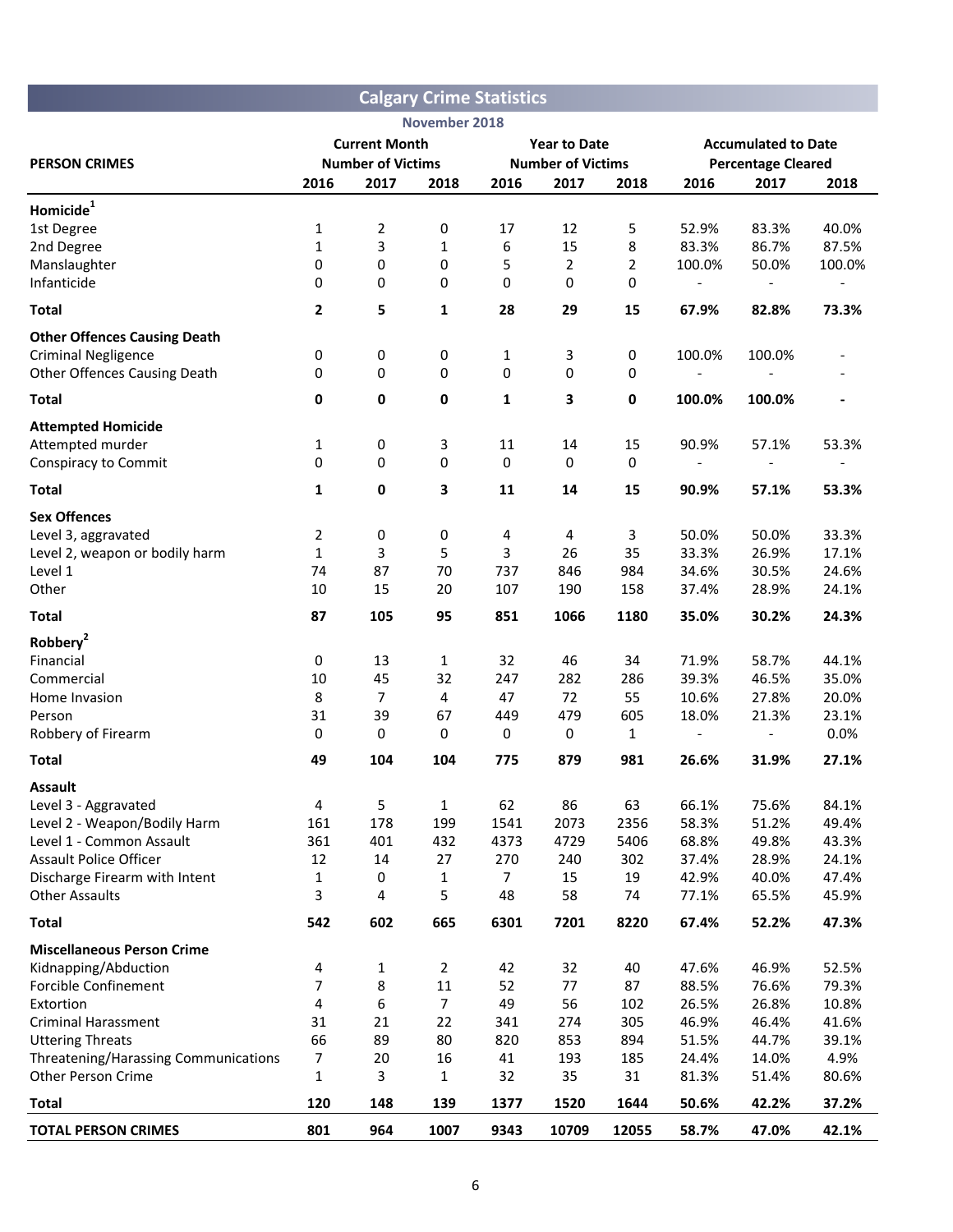|                                    |              |                            |               | <b>Calgary Crime Statistics</b> |                            |                |       |                            |       |  |
|------------------------------------|--------------|----------------------------|---------------|---------------------------------|----------------------------|----------------|-------|----------------------------|-------|--|
|                                    |              |                            | November 2018 |                                 |                            |                |       |                            |       |  |
|                                    |              | <b>Current Month</b>       |               |                                 | <b>Year to Date</b>        |                |       | <b>Accumulated to Date</b> |       |  |
| <b>PROPERTY CRIMES</b>             |              | <b>Number of Incidents</b> |               |                                 | <b>Number of Incidents</b> |                |       | <b>Percentage Cleared</b>  |       |  |
|                                    | 2016         | 2017                       | 2018          | 2016                            | 2017                       | 2018           | 2016  | 2017                       | 2018  |  |
| <b>Break and Enter</b>             |              |                            |               |                                 |                            |                |       |                            |       |  |
| <b>Dwelling</b>                    | 175          | 189                        | 175           | 2531                            | 2198                       | 2426           | 11.3% | 8.0%                       | 7.2%  |  |
| Commercial                         | 270          | 501                        | 368           | 3279                            | 4199                       | 4574           | 10.0% | 8.7%                       | 8.2%  |  |
| Other B&E                          | 183          | 236                        | 155           | 1829                            | 1807                       | 1913           | 4.0%  | 4.1%                       | 3.5%  |  |
| Unlawfully in Residence            | 4            | 3                          | 9             | 32                              | 48                         | 59             | 71.9% | 79.2%                      | 69.5% |  |
| <b>B&amp;E Firearms</b>            | 10           | 5                          | 4             | 75                              | 46                         | 37             | 6.7%  | 6.5%                       | 5.4%  |  |
| <b>Break and Enter Total</b>       | 642          | 934                        | 711           | 7746                            | 8298                       | 9009           | 9.3%  | 7.9%                       | 7.3%  |  |
| <b>Theft</b>                       |              |                            |               |                                 |                            |                |       |                            |       |  |
| Theft Over                         | 46           | 42                         | 79            | 270                             | 528                        | 771            | 11.5% | 7.4%                       | 4.4%  |  |
| Theft Under                        | 607          | 559                        | 470           | 7033                            | 7141                       | 6373           | 8.3%  | 8.9%                       | 6.6%  |  |
| From Vehicle Over                  | 28           | 30                         | 21            | 334                             | 400                        | 334            | 1.5%  | 1.0%                       | 0.9%  |  |
| From Vehicle Under                 | 1130         | 1243                       | 1147          | 12407                           | 13348                      | 13293          | 1.6%  | 1.4%                       | 1.1%  |  |
| Possession Stolen Property         | 71           | 112                        | 95            | 711                             | 1083                       | 1110           | 99.3% | 90.9%                      | 85.9% |  |
| Shoplift Over                      | $\mathbf{1}$ | $\overline{7}$             | 3             | 26                              | 44                         | 45             | 42.3% | 31.8%                      | 11.1% |  |
| Shoplift Under                     | 353          | 421                        | 531           | 4451                            | 4356                       | 5607           | 60.3% | 49.4%                      | 42.0% |  |
| <b>Theft Total</b>                 | 2236         | 2414                       | 2346          | 25232                           | 26900                      | 27533          | 16.7% | 14.9%                      | 14.2% |  |
| <b>Vehicle Theft</b>               |              |                            |               |                                 |                            |                |       |                            |       |  |
| Vehicle Theft                      | 512          | 652                        | 522           | 5232                            | 6246                       | 6364           | 7.7%  | 5.3%                       | 4.9%  |  |
| <b>Vehicle Theft Total</b>         | 512          | 652                        | 522           | 5232                            | 6246                       | 6364           | 7.7%  | 5.3%                       | 4.9%  |  |
| Fraud                              |              |                            |               |                                 |                            |                |       |                            |       |  |
| <b>False Pretences</b>             | 14           | 13                         | 11            | 43                              | 125                        | 115            | 27.9% | 12.8%                      | 12.2% |  |
| Forgery/Uttering                   | 78           | 50                         | 36            | 434                             | 560                        | 488            | 56.5% | 33.8%                      | 32.8% |  |
| Computer                           | $\mathbf{1}$ | 3                          | 6             | $\overline{2}$                  | 38                         | 47             | 0.0%  | 2.6%                       | 4.3%  |  |
| Identity Theft/Fraud/Personation   | 31           | 48                         | 34            | 356                             | 396                        | 424            | 33.7% | 27.8%                      | 25.9% |  |
| Food/Lodging/Transportation        | 21           | 24                         | 22            | 224                             | 215                        | 236            | 56.3% | 49.3%                      | 51.3% |  |
| Defraud Person                     | 146          | 152                        | 137           | 1936                            | 1370                       | 1704           | 19.9% | 19.9%                      | 14.8% |  |
| <b>Credit Card</b>                 | 164          | 172                        | 191           | 1061                            | 1975                       | 1893           | 23.6% | 20.5%                      | 16.0% |  |
| Fraud - Other                      | 0            | 4                          | 5             | 9                               | 34                         | 157            | 66.7% | 26.5%                      | 10.2% |  |
| <b>Fraud Total</b>                 | 455          | 466                        | 442           | 4065                            | 4713                       | 5064           | 28.1% | 23.5%                      | 19.3% |  |
| <b>Other Property Crimes</b>       |              |                            |               |                                 |                            |                |       |                            |       |  |
| Arson                              | 8            | $\overline{7}$             | 13            | 129                             | 146                        | 125            | 6.2%  | 8.9%                       | 12.8% |  |
| Mischief                           | 144          | 162                        | 158           | 1611                            | 1683                       | 1765           | 19.7% | 23.7%                      | 22.9% |  |
| Vehicle Damage                     | 297          | 195                        | 243           | 3016                            | 2663                       | 2809           | 6.5%  | 5.4%                       | 5.7%  |  |
| Altering/Removing VIN              | 1            | 0                          | 0             | 2                               | $\overline{2}$             | $\overline{2}$ | 50.0% | 0.0%                       | 0.0%  |  |
| <b>Other Property Crimes Total</b> | 450          | 364                        | 414           | 4758                            | 4494                       | 4701           | 11.0% | 12.4%                      | 12.3% |  |
| <b>TOTAL PROPERTY CRIMES</b>       | 4295         | 4830                       | 4435          | 47033                           | 50651                      | 52671          | 14.9% | 13.2%                      | 12.3% |  |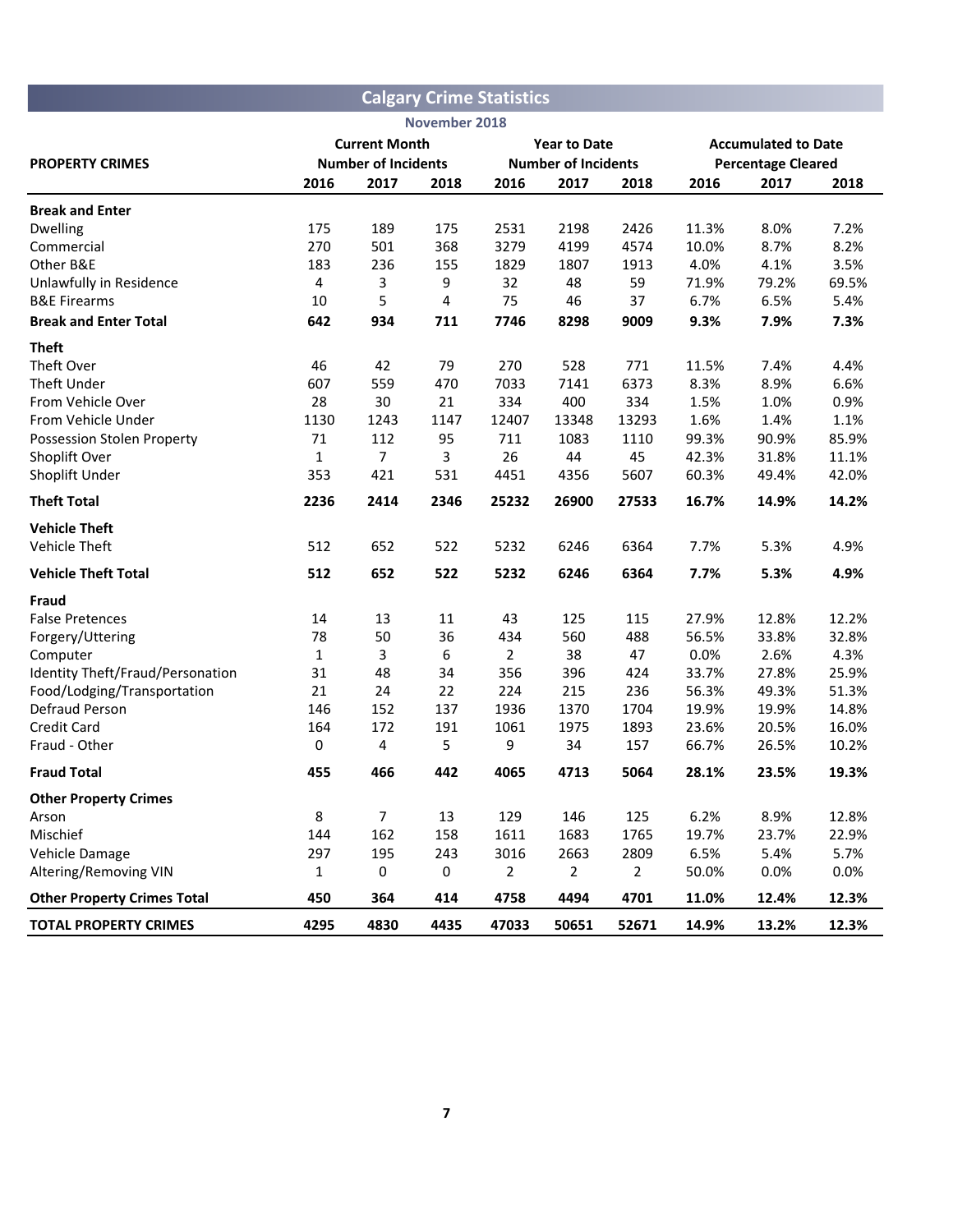|                                             |              |                            |               | <b>Calgary Crime Statistics</b> |                            |                |                           |                            |                          |
|---------------------------------------------|--------------|----------------------------|---------------|---------------------------------|----------------------------|----------------|---------------------------|----------------------------|--------------------------|
|                                             |              |                            | November 2018 |                                 |                            |                |                           |                            |                          |
|                                             |              | <b>Current Month</b>       |               |                                 | <b>Year to Date</b>        |                |                           | <b>Accumulated to Date</b> |                          |
| <b>OTHER CRIMINAL CODE</b>                  |              | <b>Number of Incidents</b> |               |                                 | <b>Number of Incidents</b> |                | <b>Percentage Cleared</b> |                            |                          |
|                                             | 2016         | 2017                       | 2018          | 2016                            | 2017                       | 2018           | 2016                      | 2017                       | 2018                     |
| Vice                                        |              |                            |               |                                 |                            |                |                           |                            |                          |
| Impede/Communicate                          | $\mathbf{1}$ | 0                          | 0             | 28                              | 0                          | 19             | 96.4%                     |                            | 89.5%                    |
| Live on Avails                              | 0            | 0                          | 0             | 0                               | $\mathbf{1}$               | 6              | $\overline{\phantom{0}}$  | 100.0%                     | 83.3%                    |
| <b>Bawdy House</b>                          | 0            | 0                          | 0             | 0                               | 0                          | 0              | $\overline{a}$            | $\overline{a}$             | $\overline{\phantom{a}}$ |
| Procure/Solicit                             | 24           | $\mathbf{1}$               | 0             | 26                              | 3                          | 6              | 96.2%                     | 33.3%                      | 83.3%                    |
| <b>Vice Total</b>                           | 25           | 1                          | 0             | 54                              | 4                          | 31             | 96.3%                     | 50.0%                      | 87.1%                    |
| Gaming                                      |              |                            |               |                                 |                            |                |                           |                            |                          |
| <b>Betting/Gaming House</b>                 | 0            | 0                          | 0             | 0                               | 0                          | 0              |                           |                            |                          |
| <b>Other Gaming</b>                         | 0            | 0                          | 0             | 0                               | 0                          | 0              |                           |                            |                          |
| <b>Gaming Total</b>                         | $\mathbf 0$  | 0                          | 0             | 0                               | 0                          | $\mathbf 0$    |                           |                            |                          |
| <b>Weapon Related</b>                       |              |                            |               |                                 |                            |                |                           |                            |                          |
| Explosives                                  | 0            | 0                          | 0             | 3                               | $\overline{2}$             | $\overline{2}$ | 100.0%                    | 50.0%                      | 50.0%                    |
| Importation/Exportation                     | 0            | 0                          | 0             | 0                               | $\mathbf{1}$               | 0              | $\overline{a}$            | 100.0%                     |                          |
| <b>Weapons Trafficking</b>                  | 0            | 0                          | 0             | 1                               | 1                          | 4              | 100.0%                    | 100.0%                     | 0.0%                     |
| <b>Possession Offences</b>                  | 20           | 27                         | 32            | 296                             | 299                        | 366            | 99.3%                     | 94.6%                      | 92.1%                    |
| <b>Weapons Administration Offences</b>      | 0            | 0                          | 0             | 0                               | 1                          | 0              |                           | 100.0%                     |                          |
| Unsafe Storage                              | 0            | 0                          | 1             | 3                               | 9                          | 8              | 100.0%                    | 88.9%                      | 50.0%                    |
| <b>Weapon Related Total</b>                 | 20           | 27                         | 33            | 303                             | 313                        | 380            | 99.3%                     | 94.2%                      | 90.0%                    |
| <b>Miscellaneous CC Offences</b>            |              |                            |               |                                 |                            |                |                           |                            |                          |
| Counterfeiting                              | 28           | 19                         | 12            | 600                             | 431                        | 478            | 10.0%                     | 8.8%                       | 8.6%                     |
| <b>Obstruct Peace Officer</b>               | 6            | 6                          | 8             | 130                             | 95                         | 109            | 97.7%                     | 95.8%                      | 98.2%                    |
| <b>Bail Violation/Fail to Attend</b>        | 116          | 593                        | 186           | 2203                            | 4714                       | 5463           | 99.9%                     | 99.3%                      | 98.9%                    |
| Fail to Comply with Probation               | 12           | 23                         | 35            | 217                             | 266                        | 291            | 100.0%                    | 96.6%                      | 97.6%                    |
| Escape Custody/UAL                          | 16           | 25                         | 19            | 192                             | 183                        | 222            | 100.0%                    | 99.5%                      | 100.0%                   |
| Attempt to commit/Accessory                 | 0            | 0                          | 0             | $\overline{2}$                  | $\mathbf{1}$               | $\overline{2}$ | 100.0%                    | 100.0%                     | 0.0%                     |
| <b>Indecent Acts</b>                        | 5            | 7                          | 10            | 124                             | 141                        | 117            | 34.7%                     | 27.0%                      | 23.9%                    |
| Miscellaneous Criminal Code                 | 26           | 24                         | 31            | 280                             | 327                        | 357            | 78.2%                     | 68.8%                      | 73.9%                    |
| <b>Miscellaneous CC Offences Total</b>      | 209          | 697                        | 301           | 3748                            | 6158                       | 7039           | 81.7%                     | 89.5%                      | 90.2%                    |
| <b>Other Criminal Code Violations Total</b> | 254          | 725                        | 334           | 4105                            | 6475                       | 7450           | 83.2%                     | 89.7%                      | 90.1%                    |